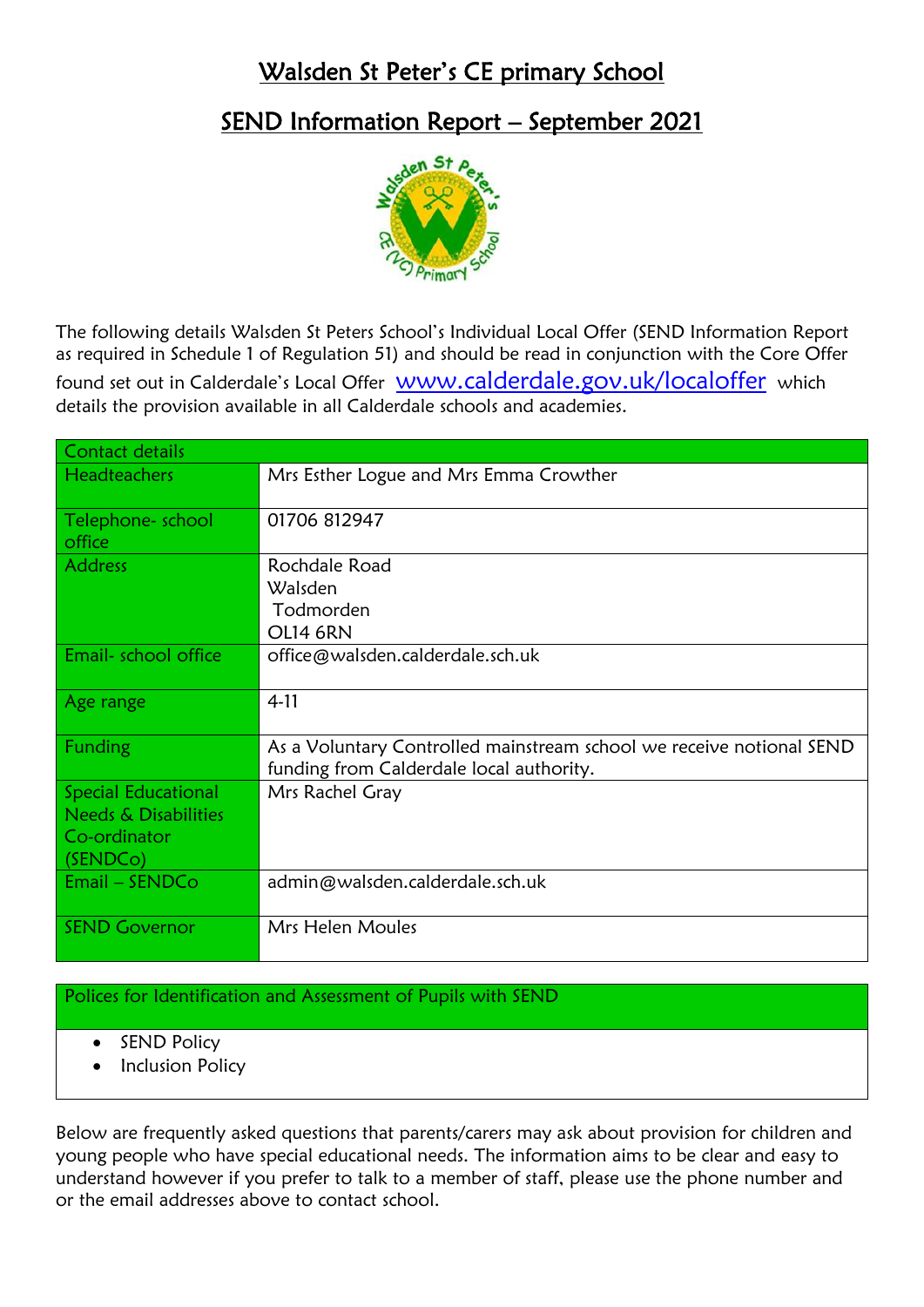| How do we make sure<br>all children reach their<br>potential? | We provide a broad, balanced and highly-differentiated<br>$\bullet$<br>curriculum which takes account of children's individual needs.<br>The school is well- staffed with teachers and support assistants<br>$\bullet$<br>providing classroom support, supporting individual pupils in<br>class, providing a range of group and individual intervention<br>strategies. Also, the running of the Lunchtime Lions a lunchtime<br>club with a focus on pastoral care and our therapy room<br>provision.<br>We maintain high standards of teaching and learning and this is<br>$\bullet$<br>well monitored by our highly experienced leaders throughout<br>the year. |
|---------------------------------------------------------------|------------------------------------------------------------------------------------------------------------------------------------------------------------------------------------------------------------------------------------------------------------------------------------------------------------------------------------------------------------------------------------------------------------------------------------------------------------------------------------------------------------------------------------------------------------------------------------------------------------------------------------------------------------------|
|                                                               | We set high expectations for all our pupils.<br>$\bullet$                                                                                                                                                                                                                                                                                                                                                                                                                                                                                                                                                                                                        |
|                                                               | We track the progress and attainment of all children rigorously,<br>$\bullet$<br>making comparisons with national expectations.                                                                                                                                                                                                                                                                                                                                                                                                                                                                                                                                  |
|                                                               | We set individualised targets for all children.<br>$\bullet$                                                                                                                                                                                                                                                                                                                                                                                                                                                                                                                                                                                                     |
|                                                               | School staff are skilled in the early identification of additional<br>$\bullet$<br>needs and planning to meet these needs.                                                                                                                                                                                                                                                                                                                                                                                                                                                                                                                                       |
|                                                               | We regularly liaise with a range of external agencies who<br>$\bullet$<br>provide support and advice for children, eg Speech and<br>Language Therapy; Occupational & Physiotherapy; Educational<br>Psychology; School Nursing; Portage team; Education Welfare<br>Officer. This multi-agency working continues to take place either<br>remotely via ZOOM or face to face. We do have capacity to<br>hold in person meetings when essential, following the school's<br>Covid-19 guidance and procedures.                                                                                                                                                          |
|                                                               | Monitoring of the quality of teaching by senior leaders and<br>$\bullet$                                                                                                                                                                                                                                                                                                                                                                                                                                                                                                                                                                                         |
|                                                               | Ofsted suggests that it is good.<br>Teacher assessments and pupil tracking data are used to identify<br>$\bullet$<br>groups of pupils for extra intervention. The efficacy of                                                                                                                                                                                                                                                                                                                                                                                                                                                                                    |
|                                                               | interventions is reviewed regularly by staff teams.<br>For pupils with EHC plans the school holds regular review<br>meetings with parents and professionals- either remotely or face<br>to face.                                                                                                                                                                                                                                                                                                                                                                                                                                                                 |
|                                                               | • We establish good communication and relationships with                                                                                                                                                                                                                                                                                                                                                                                                                                                                                                                                                                                                         |
|                                                               | parents and encourage families to discuss any issues with us at an<br>early stage. We also hold regular parent consultations                                                                                                                                                                                                                                                                                                                                                                                                                                                                                                                                     |
|                                                               | throughout the year. We value parents' views and make every<br>effort to work with them as a team to secure the best outcomes<br>for the child.                                                                                                                                                                                                                                                                                                                                                                                                                                                                                                                  |
|                                                               | We have clear rules, rewards and sanctions which have been<br>$\bullet$                                                                                                                                                                                                                                                                                                                                                                                                                                                                                                                                                                                          |
|                                                               | developed by staff and children.<br>Regular training ensures that staff skills and knowledge are<br>٠                                                                                                                                                                                                                                                                                                                                                                                                                                                                                                                                                            |
|                                                               | maintained at a high standard.                                                                                                                                                                                                                                                                                                                                                                                                                                                                                                                                                                                                                                   |
|                                                               | At Walsden we enjoy a long-established, acknowledged and<br>celebrated ethos of inclusion and equality.                                                                                                                                                                                                                                                                                                                                                                                                                                                                                                                                                          |
| How do we involve                                             | Children's views are sought for reviews of provision maps, My                                                                                                                                                                                                                                                                                                                                                                                                                                                                                                                                                                                                    |
| parents, children and                                         | Passports and interventions.                                                                                                                                                                                                                                                                                                                                                                                                                                                                                                                                                                                                                                     |
| young people                                                  | Comments from parents and pupils are included as part of the<br>٠<br>provision review process.                                                                                                                                                                                                                                                                                                                                                                                                                                                                                                                                                                   |
|                                                               | We have an open door policy for parents to speak to class<br>teachers, senior teachers and the SENDCo. Parental concerns are                                                                                                                                                                                                                                                                                                                                                                                                                                                                                                                                     |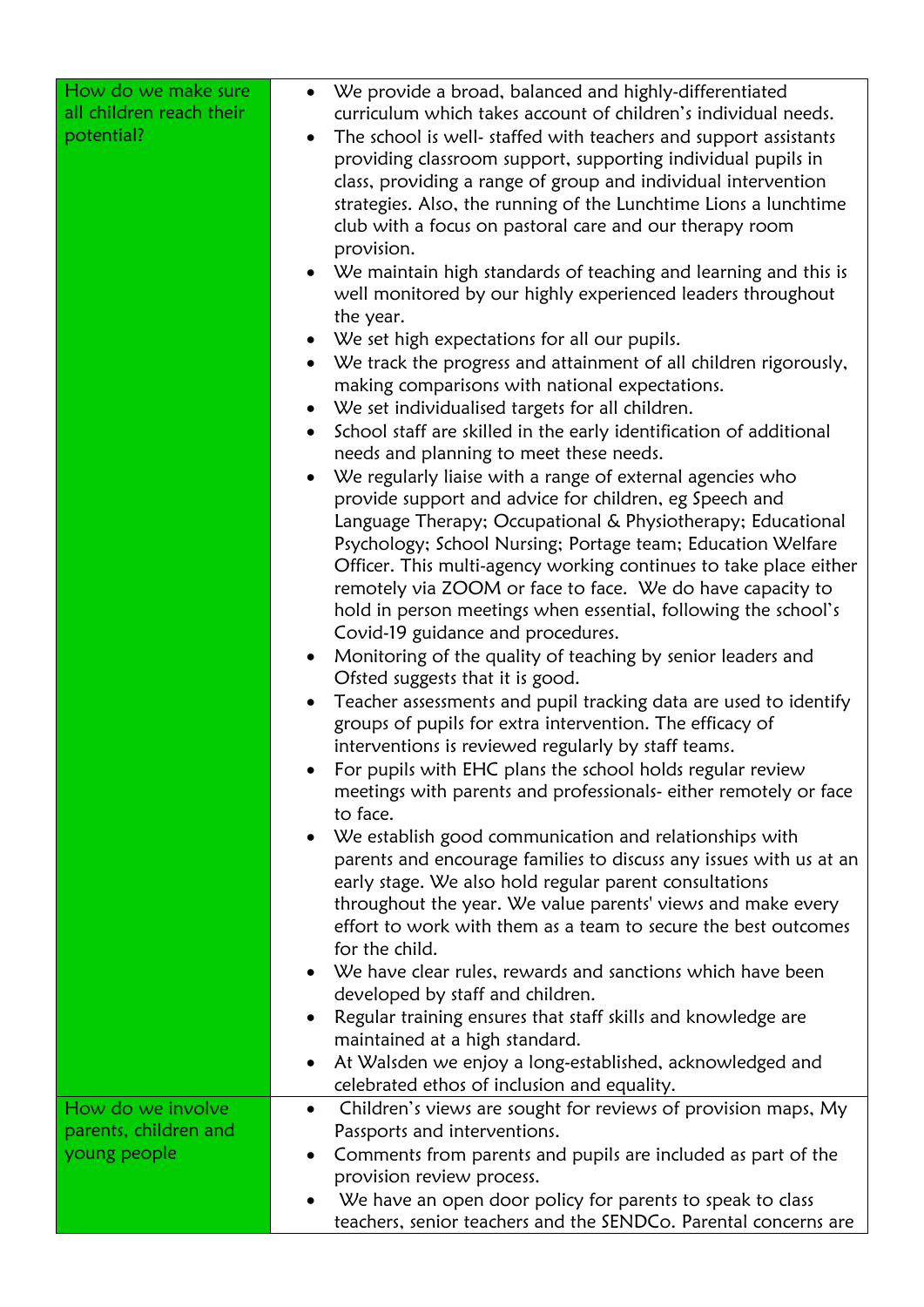|                                                                            | addressed as soon as is practically possible by class teachers and<br>senior leaders.                                                                                                                                                                                                                                                                                                                                                                                                                                                                                                                                                                                                                                         |
|----------------------------------------------------------------------------|-------------------------------------------------------------------------------------------------------------------------------------------------------------------------------------------------------------------------------------------------------------------------------------------------------------------------------------------------------------------------------------------------------------------------------------------------------------------------------------------------------------------------------------------------------------------------------------------------------------------------------------------------------------------------------------------------------------------------------|
| How do we help a<br>child with physical<br>needs?                          | The school building is compliant with the Disability<br>$\bullet$<br>Discrimination Act and Equality Act 2010, with toilets for the<br>disabled, medical room and wheelchair access to the majority of<br>rooms. The two-storey infant building is equipped with a lift.<br>The children have access to a range of appropriate resources,<br>$\bullet$<br>e.g. sloping boards, pencil grips, Thera putty, ICT equipment<br>etc.<br>School staff work closely with professionals from services such as<br>$\bullet$<br>Occupational Therapy and deliver activities designed to meet<br>pupils' individual needs.<br>Appropriate training is provided for staff as required for<br>$\bullet$<br>children's specific needs.      |
| How do we help a<br>child with speech and<br>language needs?               | The school has close and productive links with Speech and<br>$\bullet$<br>Language therapists and the Portage Team; staff have<br>undertaken training provided by this service.<br>A number of staff are skilled in delivering SULP (Social Use of<br>$\bullet$<br>Language Programme) small group sessions to help develop<br>social and communication skills.                                                                                                                                                                                                                                                                                                                                                               |
| How do we help a<br>child with sensory<br>impairment?                      | Walsden St Peter's is a calm school which is carpeted throughout<br>$\bullet$<br>to minimise background noise distraction.<br>Staff liaise closely with support colleagues when required (e.g.<br>$\bullet$<br>Hearing Impairment Service) with training/advice for staff as<br>necessary.<br>Staff have access to a range of supportive strategies and<br>$\bullet$<br>resources for individual pupils, e.g. visual timetables, adapted<br>classroom routines.                                                                                                                                                                                                                                                               |
| How do we help a<br>child who has social<br>and emotional<br>difficulties? | Staff are trained to support pupils with social and emotional<br>$\bullet$<br>difficulties and use appropriate strategies to support learning.<br>Staff are trained to support pupils with ASD and use<br>appropriate strategies to support learning<br>We run SULP groups (see above) and small group nurture<br>$\bullet$<br>sessions, including our "Lunchtime Lions" social nurture group.<br>Staff liaise with professionals to support pupils.<br>$\bullet$<br>Clear and consistent school rules give children the security they<br>need to learn about working together for success in social<br>settings.<br>We have therapeutic break out spaces, including a therapy<br>room, for children to utilise if necessary. |
| How do we help a<br>child with behavioural<br>difficulties?                | Our behaviour policy is clear and consistently applied. It is<br>$\bullet$<br>regularly reviewed by the governing body.<br>The school has liaised closely with our Educational Psychologist,<br>Portage and SEND team colleagues to meet children's needs and<br>create individual behaviour plans where necessary.<br>Regular contact with parents helps to ensure consistency of<br>$\bullet$<br>approach, benefiting children and their families.<br>The school has often worked in coordination with family<br>support services to help parents overcome challenging<br>behaviour at home. Individual support may be offered as<br>necessary.                                                                             |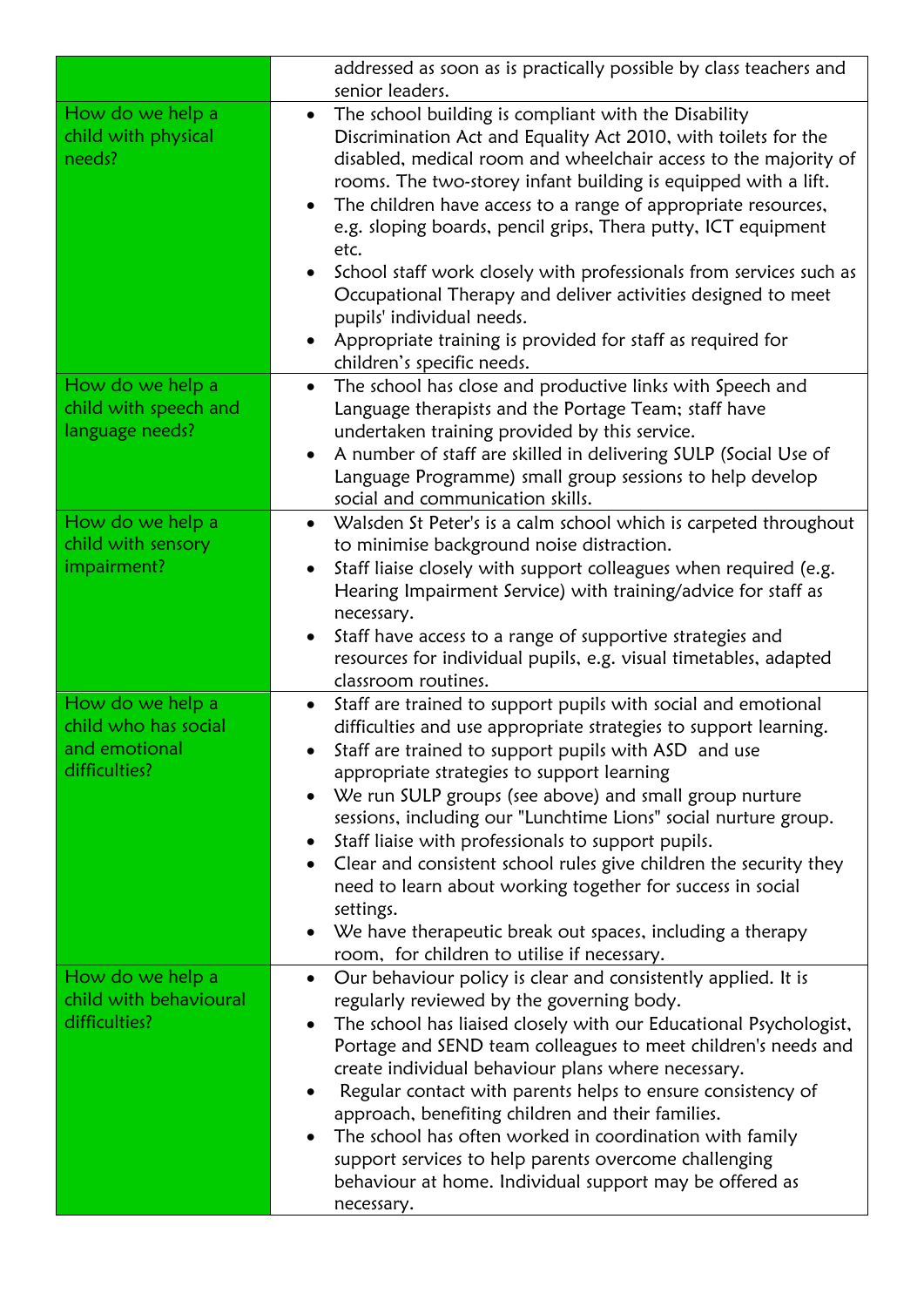|                           | We offer a variety of extra-curricular clubs to promote self-<br>$\bullet$                                                                      |
|---------------------------|-------------------------------------------------------------------------------------------------------------------------------------------------|
|                           | esteem.                                                                                                                                         |
|                           | Social support is provided at lunch and break times.<br>$\bullet$                                                                               |
| How do we help a          | Quality First Teaching.<br>$\bullet$                                                                                                            |
| child who needs           | Teachers plan differentiated work, including one to one and                                                                                     |
| support with literacy?    | small group support and which takes individual learning styles                                                                                  |
|                           | and each child's progress through the curriculum into account.                                                                                  |
|                           | Basic literacy and numeracy skills are developed throughout the<br>$\bullet$                                                                    |
|                           | curriculum, not just in English and maths lessons.                                                                                              |
|                           | In KS1, daily phonics is organised into small groups according to<br>$\bullet$                                                                  |
|                           | phase of phonic progression.                                                                                                                    |
|                           | The school uses a variety of techniques and has invested in a<br>$\bullet$                                                                      |
|                           | wide range of support materials to help meet children's needs in                                                                                |
|                           | English, including dyslexia programmes, reading support                                                                                         |
|                           | schemes, ICT resources, handwriting support.                                                                                                    |
|                           | Extensive program of 1:1 reading provided by trained<br>$\bullet$                                                                               |
|                           | volunteers.                                                                                                                                     |
|                           | Teaching assistants work under the direction of teaching staff to<br>$\bullet$<br>deliver individual programmes where necessary- including, but |
|                           | not limited to Beat Dyslexia, Toe by Toe, Precision Teaching,                                                                                   |
|                           | Bug club.                                                                                                                                       |
| How do we help a          | Quality First Teaching.<br>$\bullet$                                                                                                            |
| child who needs           | Teachers plan differentiated work, including one to one and                                                                                     |
| support with numeracy?    | small group support and which takes individual learning styles                                                                                  |
|                           | and each child's progress through the curriculum into account.                                                                                  |
|                           | Basic literacy and numeracy skills are developed throughout the<br>$\bullet$                                                                    |
|                           | curriculum, not just in English and maths lessons.                                                                                              |
|                           | The school has access to a wide menu of interventions to<br>$\bullet$                                                                           |
|                           | support children with extra needs in maths, including but not                                                                                   |
|                           | limited to, pre and post teaching groups, Plus One, Power of                                                                                    |
|                           | Two and Numicon.                                                                                                                                |
| How do we support a       | Where required, an individualised medical needs plan will be<br>$\bullet$                                                                       |
| child who has medical     | written by school and parents working together, taking advice                                                                                   |
| needs?                    | from medical practitioners such as the school nursing team and                                                                                  |
|                           | other health care professionals.                                                                                                                |
|                           | Most school staff are trained in first aid, a large proportion have<br>$\bullet$                                                                |
|                           | received defibrillator training and several have more advanced<br>paediatric first aid qualifications.                                          |
|                           | Disabled toilet and showering facilities.                                                                                                       |
| Which specialist services | Like all schools, we are able to access help, guidance and advice<br>$\bullet$                                                                  |
| do we access beyond       | from a wide range of outside agencies, including specialist                                                                                     |
| the school?               | inclusion services such as: the Hearing Impaired Service,                                                                                       |
|                           | Educational Psychologists, Speech and Language Therapy,                                                                                         |
|                           | Occupational Therapy, Child & Adolescent Mental Health                                                                                          |
|                           | Services (CAMHS), Education Welfare, Calderdale Virtual School                                                                                  |
|                           | for children looked after, Portage Team, ASD team.                                                                                              |
|                           | We also work closely with other local schools in the Todmorden<br>$\bullet$                                                                     |
|                           | cluster which enables expertise to be shared.                                                                                                   |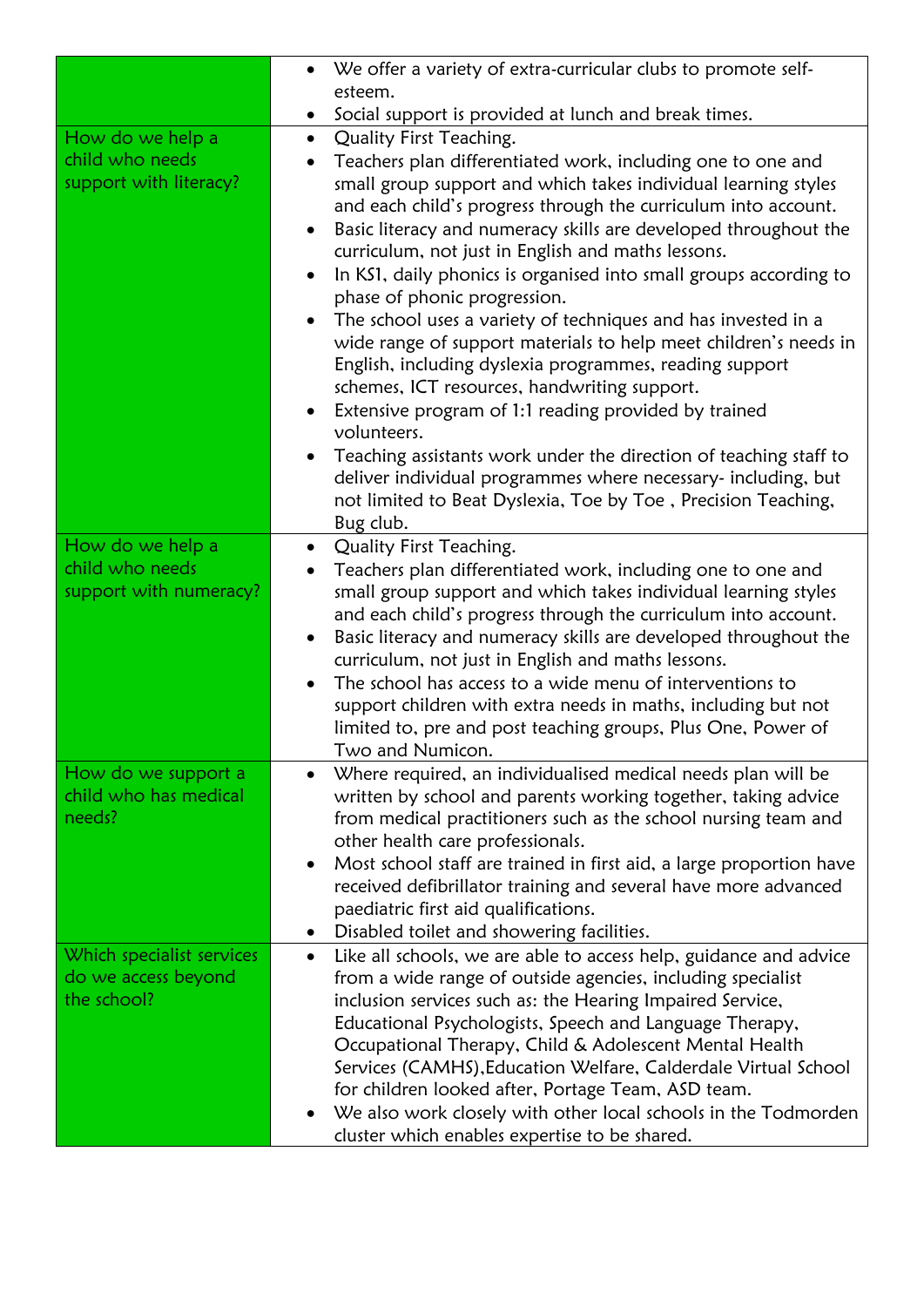| How do we help a<br>child who has English as<br>an Additional Language<br>(EAL)?                  | The Headteachers are responsible for children with EAL.<br>$\bullet$<br>Parents and children have additional visits to school as they<br>begin school (whether at start of nursery, reception or at<br>another point in their school career)<br>Targeted support within class to deliver strategies beneficial for<br>$\bullet$<br>EAL learners e.g. technical vocab pre teaching, visuals, modelling<br>of language<br>Regular meetings with SENDCo/Head teachers and parents to<br>share progress or concerns<br>Close liaison with local high school for transition                                                                                                                                                                                                                                                                                                                                                                                                                                      |
|---------------------------------------------------------------------------------------------------|-------------------------------------------------------------------------------------------------------------------------------------------------------------------------------------------------------------------------------------------------------------------------------------------------------------------------------------------------------------------------------------------------------------------------------------------------------------------------------------------------------------------------------------------------------------------------------------------------------------------------------------------------------------------------------------------------------------------------------------------------------------------------------------------------------------------------------------------------------------------------------------------------------------------------------------------------------------------------------------------------------------|
| How do we support a                                                                               | Close liaison with Calderdale Special Schools network for<br>$\bullet$                                                                                                                                                                                                                                                                                                                                                                                                                                                                                                                                                                                                                                                                                                                                                                                                                                                                                                                                      |
| child with complex and<br>multiple needs?                                                         | specialist advice as needed<br>Close liaison with a range of agencies to provide a team around<br>$\bullet$                                                                                                                                                                                                                                                                                                                                                                                                                                                                                                                                                                                                                                                                                                                                                                                                                                                                                                 |
|                                                                                                   | the child approach to support                                                                                                                                                                                                                                                                                                                                                                                                                                                                                                                                                                                                                                                                                                                                                                                                                                                                                                                                                                               |
|                                                                                                   | Senior staff experienced in dealing with children with complex<br>$\bullet$                                                                                                                                                                                                                                                                                                                                                                                                                                                                                                                                                                                                                                                                                                                                                                                                                                                                                                                                 |
|                                                                                                   | needs.                                                                                                                                                                                                                                                                                                                                                                                                                                                                                                                                                                                                                                                                                                                                                                                                                                                                                                                                                                                                      |
| How will we meet a                                                                                | Close liaison with local high schools for transition<br>$\bullet$<br>We have an Intimate and Personal Care policy which is adhered<br>$\bullet$                                                                                                                                                                                                                                                                                                                                                                                                                                                                                                                                                                                                                                                                                                                                                                                                                                                             |
| child's personal care                                                                             | to by all staff and is regularly reviewed.                                                                                                                                                                                                                                                                                                                                                                                                                                                                                                                                                                                                                                                                                                                                                                                                                                                                                                                                                                  |
| needs?                                                                                            | Disabled toilets and a well-equipped medical room ensure space<br>$\bullet$                                                                                                                                                                                                                                                                                                                                                                                                                                                                                                                                                                                                                                                                                                                                                                                                                                                                                                                                 |
|                                                                                                   | and sensitivity for some aspects of personal care.<br>Children are given as much responsibility for personal care as is<br>$\bullet$                                                                                                                                                                                                                                                                                                                                                                                                                                                                                                                                                                                                                                                                                                                                                                                                                                                                        |
|                                                                                                   | possible with staff interventions only when necessary and in line                                                                                                                                                                                                                                                                                                                                                                                                                                                                                                                                                                                                                                                                                                                                                                                                                                                                                                                                           |
|                                                                                                   | with agreed procedures.                                                                                                                                                                                                                                                                                                                                                                                                                                                                                                                                                                                                                                                                                                                                                                                                                                                                                                                                                                                     |
|                                                                                                   | Liaison with the School Nursing Team to provide advice/support<br>$\bullet$                                                                                                                                                                                                                                                                                                                                                                                                                                                                                                                                                                                                                                                                                                                                                                                                                                                                                                                                 |
| How will we include<br>children in activities<br>outside the classroom<br>including school trips? | to parents/school.<br>We work hard to give all children the opportunity to experience<br>$\bullet$<br>an enriched and fulfilling curriculum which includes access to out<br>of school activities. This is always considered at the planning<br>stage of school trips and out of school clubs. Parents views are<br>welcomed during the planning of educational visits and will<br>always be sought as part of the planning of any residential trips.<br>Extra staff may be deployed for trips as necessary and advice<br>will be sought from the venue when the trip is being planned, as<br>well as consulting parents.<br>Two school minibuses transport children with drivers who the<br>$\bullet$<br>children are familiar with.<br>Educational visits are risk assessed and checked to ensure they<br>$\bullet$<br>are appropriate for all children and extra staff are deployed for<br>visits as necessary.<br>Individual health Care plans for trips are put in place when<br>$\bullet$<br>required. |
| How do we prepare                                                                                 | Reception staff visit new children at their preschool settings and<br>٠                                                                                                                                                                                                                                                                                                                                                                                                                                                                                                                                                                                                                                                                                                                                                                                                                                                                                                                                     |
| and support a child for<br>joining school and                                                     | at home before they start at Walsden.<br>There are strong links between school and local childcare                                                                                                                                                                                                                                                                                                                                                                                                                                                                                                                                                                                                                                                                                                                                                                                                                                                                                                          |
| transferring to                                                                                   | settings.                                                                                                                                                                                                                                                                                                                                                                                                                                                                                                                                                                                                                                                                                                                                                                                                                                                                                                                                                                                                   |
| secondary school?                                                                                 | We work closely with health visitors and the Portage Team, to                                                                                                                                                                                                                                                                                                                                                                                                                                                                                                                                                                                                                                                                                                                                                                                                                                                                                                                                               |
|                                                                                                   | support the transition of children under their care.<br>Children and parents are invited into school to spend some time<br>$\bullet$                                                                                                                                                                                                                                                                                                                                                                                                                                                                                                                                                                                                                                                                                                                                                                                                                                                                        |
|                                                                                                   | becoming familiar with their new school before the summer<br>holiday.                                                                                                                                                                                                                                                                                                                                                                                                                                                                                                                                                                                                                                                                                                                                                                                                                                                                                                                                       |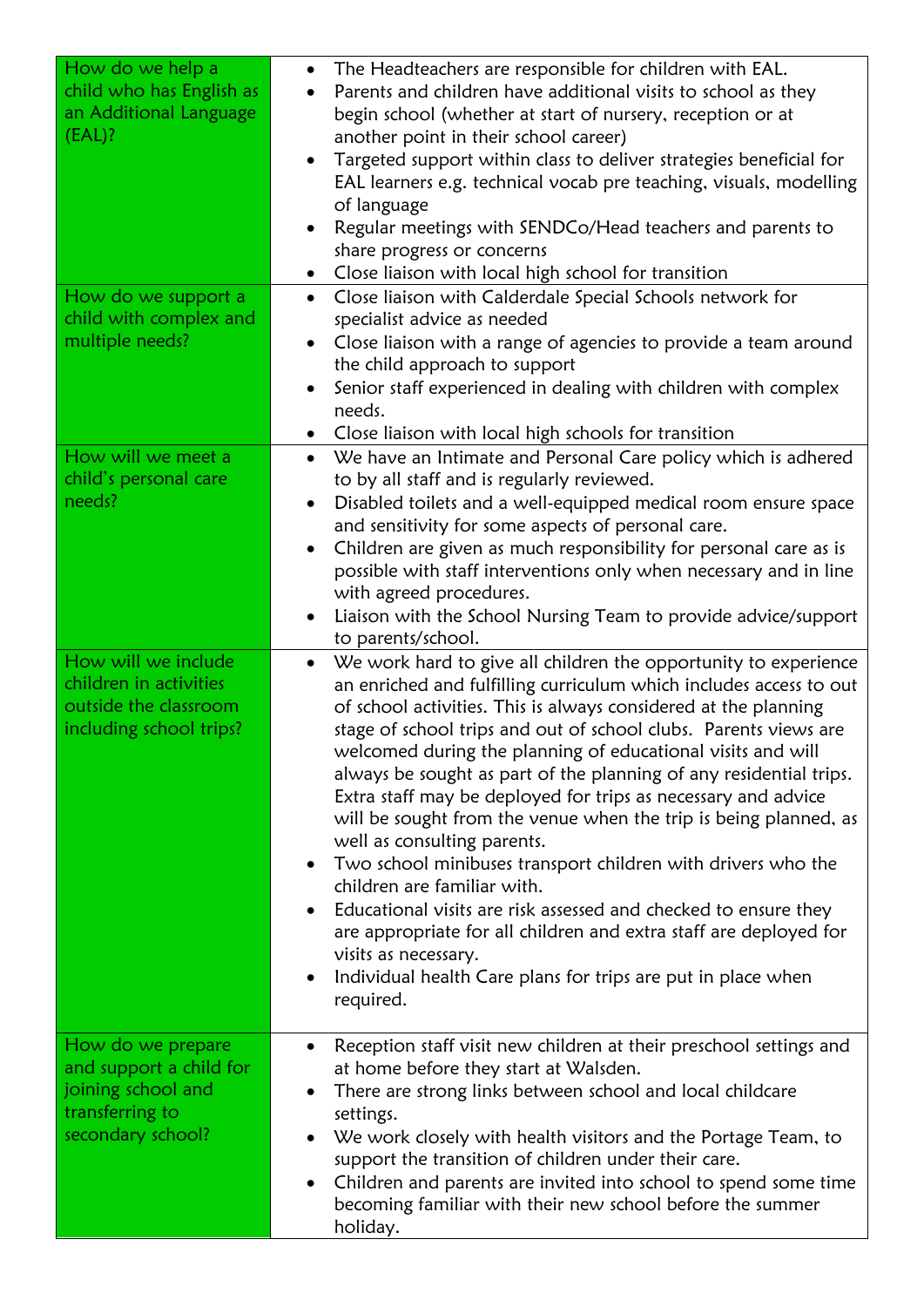|                                                                                                     | We have a well-established induction process which introduces<br>new children gradually and makes their transition into<br>Reception a successful one.<br>We enjoy good links with local secondary schools and our<br>$\bullet$<br>children regularly attend events and induction days there before<br>transferring.<br>Staff from Todmorden High School are regular visitors to school<br>$\bullet$<br>so children begin to know about reward structures and<br>expectations throughout year six<br>We work in close liaison with all other settings involved in<br>$\bullet$<br>transition to make the process a smooth one.<br>We work with The Virtual School to support the transition of<br>any children looked after with special educational needs.<br>We work with the ASD team to support children under their<br>care the successful transition into secondary education.                                                                                                                                                                |
|-----------------------------------------------------------------------------------------------------|-----------------------------------------------------------------------------------------------------------------------------------------------------------------------------------------------------------------------------------------------------------------------------------------------------------------------------------------------------------------------------------------------------------------------------------------------------------------------------------------------------------------------------------------------------------------------------------------------------------------------------------------------------------------------------------------------------------------------------------------------------------------------------------------------------------------------------------------------------------------------------------------------------------------------------------------------------------------------------------------------------------------------------------------------------|
| How do we allocate<br>resources?                                                                    | Well-staffed classrooms -support assistants are deployed across<br>school in a targeted way to ensure children are appropriately<br>supported during lessons and in social times.<br>Time is allocated for small group support, focussed group work,<br>$\bullet$<br>1:1 reading, writing or maths work, or work on individual<br>targets as deemed valuable by the class teacher in consultation<br>with the SENDCo as appropriate.<br>Support staff work with small groups to deliver small group<br>interventions to benefit the children taking into account the<br>need to balance the curriculum for all children.<br>Support assistants and teachers work in consultation with the<br>SENDCo and principal teacher responsible for children who are<br>entitled to pupil premium to ensure the needs of all children are<br>being met – especially where a pupil premium child is also on<br>the SEND register<br>Children's attainment and progress are reviewed regularly (at<br>least once a half term) and provision is matched to need. |
| How do we ensure all<br>staff are well trained?                                                     | Commitment to CPD from the Head and Governors including a<br>$\bullet$<br>commitment to maintain levels of training if members of staff<br>leave.<br>Regular training sessions for all support staff on SEND issues<br>Weekly, well planned programmes of CPD training sessions for<br>all teaching staff, accessing both external agencies and in-school<br>support.<br>Personalised performance management targets for teaching staff<br>$\bullet$<br>External agencies provide training as required e.g. Educational<br>$\bullet$<br>Psychology Service , Speech and Language Therapists, School<br>Nursing Team, Specialist nurses eg: ASD Team                                                                                                                                                                                                                                                                                                                                                                                                 |
| How will we develop<br>social skills throughout<br>the school day,<br>especially at break<br>times? | Playtimes and lunchtimes are seen as important parts of the<br>$\bullet$<br>school day and included in 1:1 support for children with an<br>EHCP if appropriate.<br>TAs trained in developing children's social skills are also<br>$\bullet$<br>employed as lunchtime supervisors.<br>Playgrounds are well resourced and are varied and interesting<br>environments.                                                                                                                                                                                                                                                                                                                                                                                                                                                                                                                                                                                                                                                                                 |